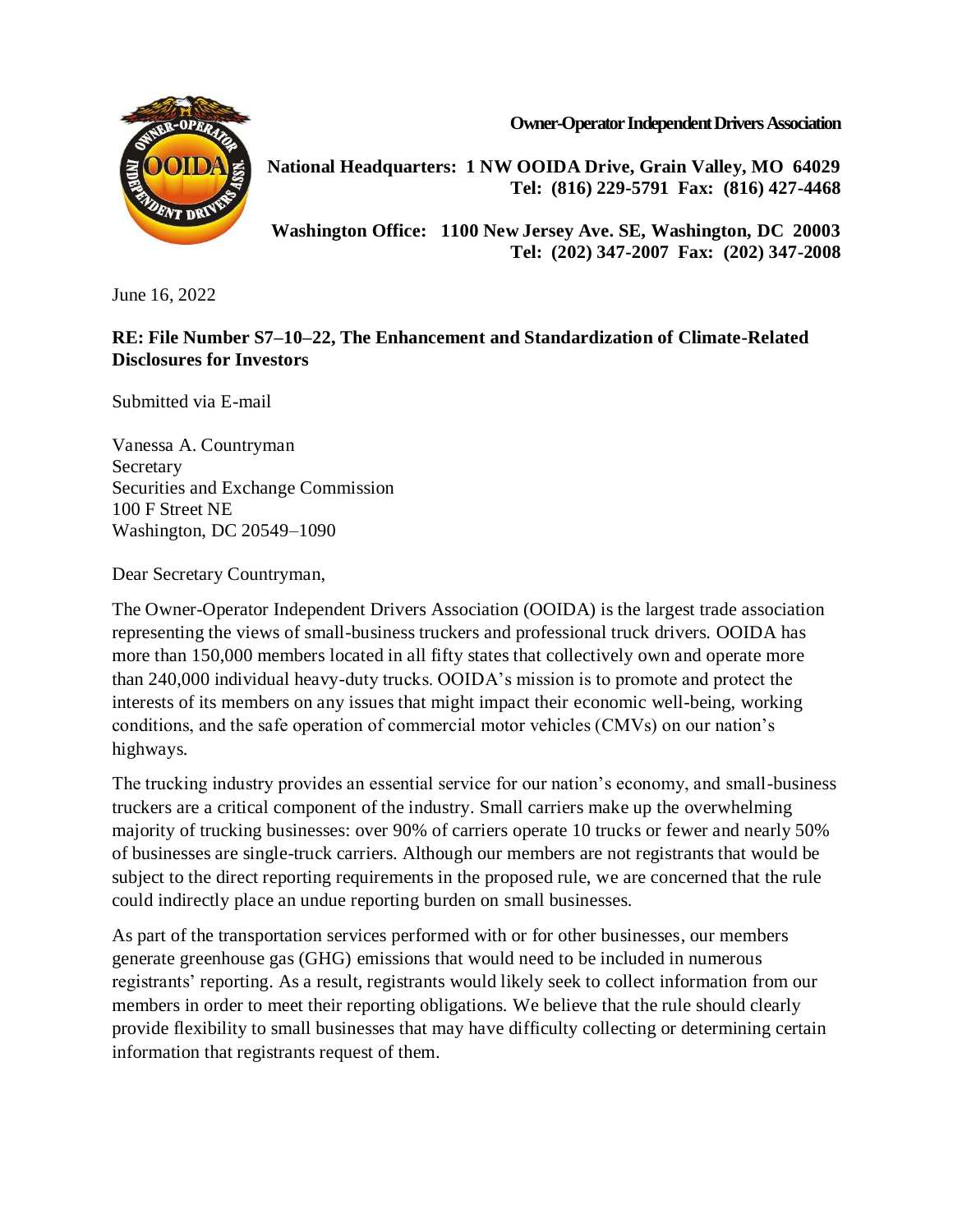It is challenging to determine exactly how the proposed rule would impact our members in part because the trucking industry is extremely diverse and operates under various working arrangements. A large majority of our members are owner-operators that can be classified in two categories: those that have their own authority from the U.S. Department of Transportation and operate as a small motor carrier, and those that lease on to a carrier and essentially work with that carrier as an independent contractor. Owner-operators that work according to a lease with a carrier may be part of a carrier's Scope 1 or Scope 3 reporting, but this determination will depend on how the registrant sets their organizational and operational boundaries. Both types of owner-operators would be part of Scope 3 calculations. So while the exact effects may be unknown, at a minimum, this rule has the potential to impose significant indirect reporting requirements on small-business truckers.

In one example, the rule suggests that a registrant who owns a fleet of trucks could collect data on the total amount of diesel fuel and refrigerant used in their operations to calculate GHG emissions.<sup>1</sup> While this may be feasible for a carrier that directly owns and operates their entire fleet of trucks, collecting this information would not be as simple for carriers that utilize leasedon owner-operators.

The proposed rule appears to provide a range of options for registrants to comply with its emission disclosure requirements. For example, the rule states that a registrant "may use reasonable estimates when disclosing its GHG emissions as long as it also describes the assumptions underlying, and its reasons for using, the estimates."<sup>2</sup> At the same time, the proposal suggests that specific data would be more beneficial for investors analyzing information. The rule singles out transportation services by saying "an investor might find data…more reliable if based on specific distances traveled by the registrant's transportation and distribution partners and company-specific emissions factors rather than estimates of distances traveled on industryaverage data and using national average emission factors."<sup>3</sup>

Even though the rule allows for certain estimates or general information to be used for Scope 3 emissions calculations, there is the distinct possibility that investors and other stakeholders will pressure registrants to collect as granular information as possible. Furthermore, by requiring registrants to report on any gaps in their data collection, the rule seems to incentivize registrants to report as specific information as possible, since any gaps or discrepancies require an additional explanation.

Small-business truckers work directly and indirectly with a large number of businesses, including other motor carriers, third-party logistics companies, manufacturers, businesses shipping goods, and in the case of drivers that are leasing or financing their equipment, possibly financial businesses. Consequently, all registrants in these business categories would likely want to obtain information about the emissions resulting from the services our members provide.

 $\overline{a}$ 

<sup>&</sup>lt;sup>1</sup> Securities and Exchange Commission; The Enhancement and Standardization of Climate-Related Disclosures for Investors, 87 Fed. Reg. 21,386 (April 11, 2022).

<sup>2</sup> Ibid., 21,469

<sup>3</sup> Ibid., 21,380